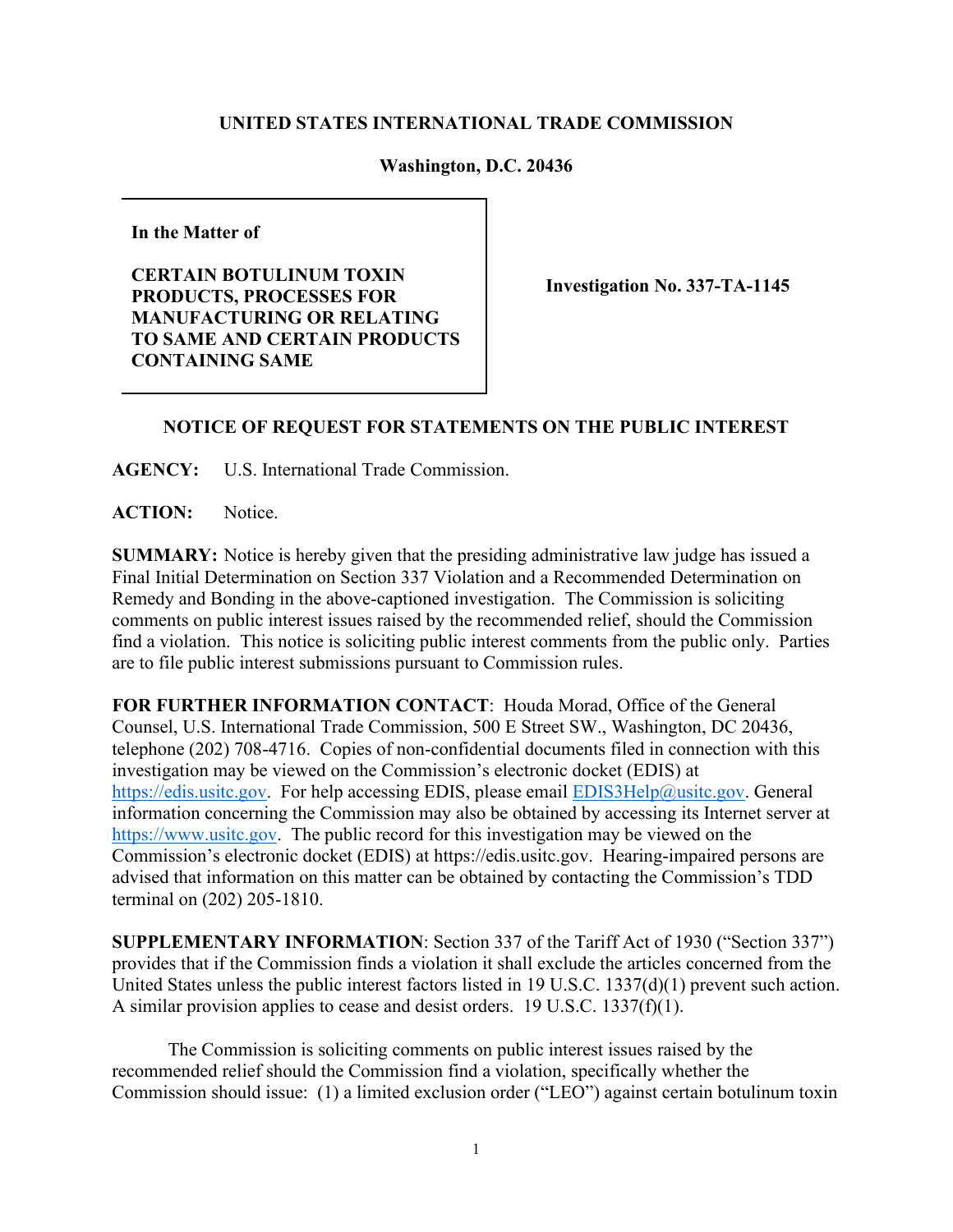products that are imported, sold for importation, and/or sold after importation by respondents Daewoong Pharmaceuticals Co., Ltd. of Seoul, South Korea ("Daewoong") and Evolus, Inc. of Irvine, California ("Evolus"); and (2) a cease and desist order ("CDO") against Evolus.

The Commission is interested in further development of the record on the public interest in this investigation. Accordingly, parties are to file public interest submissions pursuant to 19 CFR 210.50(a)(4). In addition, members of the public are hereby invited to file submissions of no more than five (5) pages, inclusive of attachments, concerning the public interest in light of the administrative law judge's Recommended Determination on Remedy and Bonding issued in this investigation on July 6, 2020. Comments should address whether issuance of the LEO and CDO in this investigation, should the Commission find a violation, would affect the public health and welfare in the United States, competitive conditions in the United States economy, the production of like or directly competitive articles in the United States, or United States consumers.

In particular, the Commission is interested in comments that:

- (i) Explain how the articles potentially subject to the recommended orders are used in the United States;
- (ii) Identify any public health, safety, or welfare concerns in the United States relating to the recommended orders;
- (iii) Identify like or directly competitive articles that complainants, their licensees, or third parties make in the United States which could replace the subject articles if they were to be excluded;
- (iv) Indicate whether complainants, complainants' licensees, and/or third party suppliers have the capacity to replace the volume of articles potentially subject to the recommended exclusion order and/or a cease and desist order within a commercially reasonable time; and
- (v) Explain how the LEO and CDO would impact consumers in the United States.

Written submissions from the public must be filed no later than by close of business on **August 18, 2020**.

Persons filing written submissions must file the original document electronically on or before the deadlines stated above. The Commission's paper filing requirements in 19 CFR 210.4(f) are currently waived. 85 Fed. Reg. 15798 (March 19, 2020). Submissions should refer to the investigation number ("Inv. No. 337-TA-1145") in a prominent place on the cover page and/or the first page. *See Handbook for Electronic Filing Procedures, [https://www.usitc.gov/documents/handbook\\_on\\_filing\\_procedures.pdf](https://www.usitc.gov/documents/handbook_on_filing_procedures.pdf)*. Persons with questions regarding filing should contact the Secretary (202-205-2000).